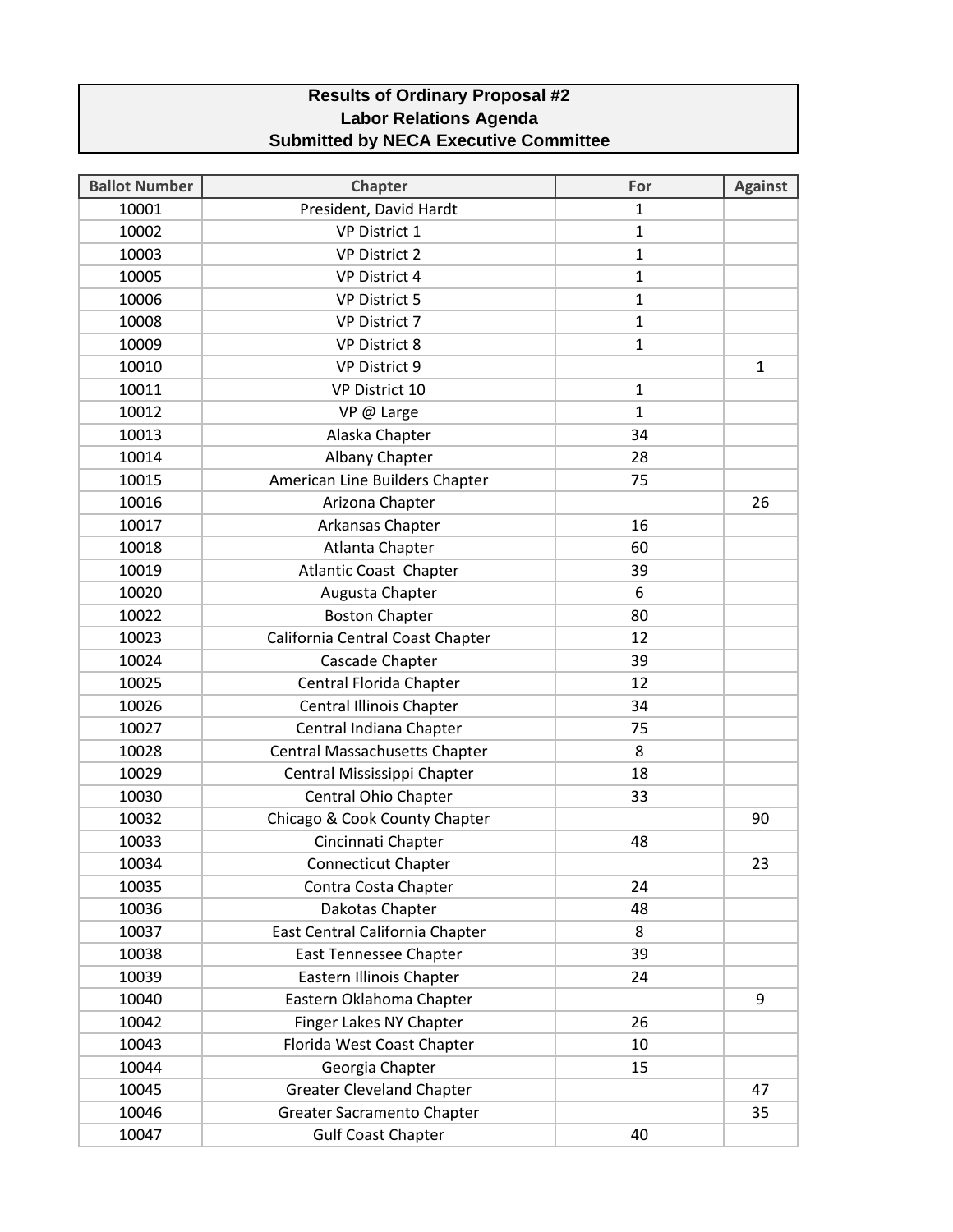| 10048 | Hawaii Chapter                            |                | 23  |
|-------|-------------------------------------------|----------------|-----|
| 10049 | <b>Hudson Valley Chapter</b>              | 17             |     |
| 10050 | Idaho Chapter                             | 17             |     |
| 10051 | <b>Illinois Chapter</b>                   | 73             |     |
| 10052 | <b>Inland Empire Chapter</b>              | 29             |     |
| 10053 | Intermountain Chapter                     | 21             |     |
| 10054 | Iowa Chapter                              | 59             |     |
| 10055 | Kansas Chapter                            | 29             |     |
| 10056 | Kansas City Chapter                       | 50             |     |
| 10057 | Kern County Chapter                       | 10             |     |
| 10058 | Long Island Chapter                       | 54             |     |
| 10059 | Los Angeles County Chapter                |                | 92  |
| 10060 | Louisville Chapter                        | 38             |     |
| 10061 | <b>Mahoning Valley Chapter</b>            | 16             |     |
| 10062 | Maryland Chapter                          | 37             |     |
| 10064 | Michigan Chapter                          | 84             |     |
| 10065 | Milwaukee Chapter                         | 51             |     |
| 10066 | Minneapolis Chapter                       | 73             |     |
| 10067 | Missouri Valley Line Constructors Chapter | 46             |     |
| 10068 | Montana Chapter                           | 19             |     |
| 10069 | Monterey Bay California Chapter           |                | 5   |
| 10070 | Nebraska Chapter                          | 34             |     |
| 10071 | New Mexico Chapter                        | 15             |     |
| 10072 | New York City Chapter                     |                | 249 |
| 10073 | North Central Ohio Chapter                | 28             |     |
| 10074 | North Florida Chapter                     | 15             |     |
| 10075 | North Louisiana Chapter                   | 18             |     |
| 10076 | North Texas Chapter                       | 23             |     |
| 10077 | Northeast Louisiana Chapter               | 6              |     |
| 10078 | Northeastern Illinois Chapter             | 46             |     |
| 10079 | Northeastern Line Constructors Chapter    | 53             |     |
| 10080 | Northern California Chapter               | 57             |     |
| 10081 | Northern Illinois Chapter                 | 22             |     |
| 10082 | Northern Indiana Chapter                  | 50             |     |
| 10083 | Northern New Jersey Chapter               | 72             |     |
| 10084 | Northern New York Chapter                 | 12             |     |
| 10085 | Northwest Line Constructors Chapter       | 32             |     |
| 10086 | Ohio-Michigan Chapter                     | 43             |     |
| 10087 | Oklahoma Chapter                          | 16             |     |
| 10088 | <b>Orange County Chapter</b>              | 39             |     |
| 10089 | Oregon-Columbia Chapter                   | 67             |     |
| 10090 | Oregon-Pacific Cascade Chapter            | 37             |     |
| 10091 | Penn-Del-Jersey Chapter                   | 163            |     |
| 10092 | <b>Puget Sound Chapter</b>                | 63             |     |
| 10093 | Quad-Cities Chapter                       | 14             |     |
| 10094 | Red River Valley Chapter                  | 11             |     |
| 10095 | Redwood Empire Chapter                    | $\overline{7}$ |     |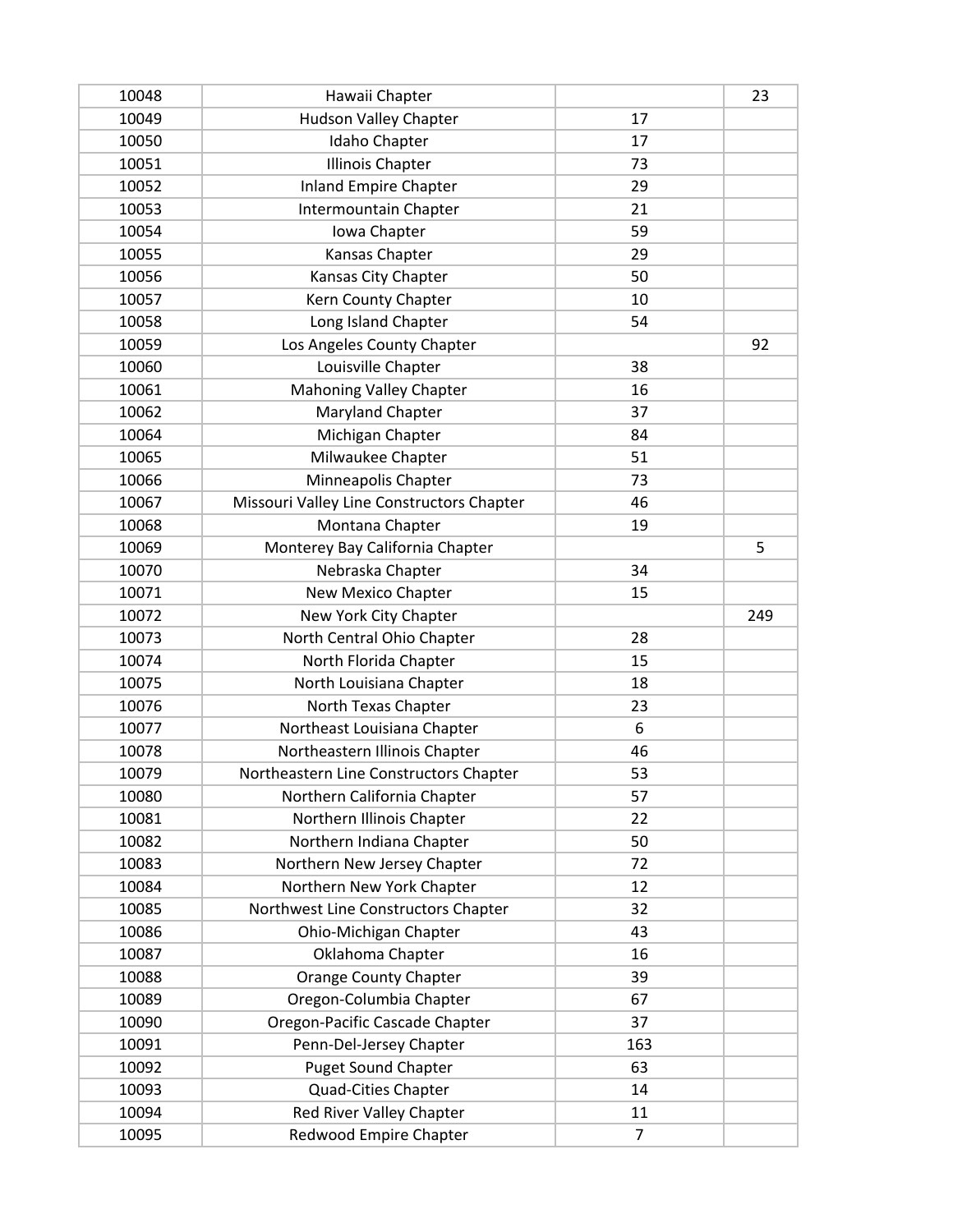| 10096 | Rhode Island and SE Massachusetts Chapter | 10 |    |
|-------|-------------------------------------------|----|----|
| 10097 | Rochester New York Chapter                | 23 |    |
| 10098 | Rocky Mountain Chapter                    | 27 |    |
| 10099 | San Diego County Chapter                  |    | 50 |
| 10100 | San Francisco Chapter                     |    | 42 |
| 10102 | Santa Clara Valley Chapter                | 30 |    |
| 10103 | South Florida Chapter                     | 28 |    |
| 10105 | South Texas Chapter                       | 18 |    |
| 10106 | Southeast Texas Chapter                   | 54 |    |
| 10107 | Southeastern Line Constructors Chapter    | 16 |    |
| 10108 | Southeastern Michigan Chapter             |    | 40 |
| 10109 | Southern Arizona                          | 11 |    |
| 10110 | Southern Colorado Chapter                 | 20 |    |
| 10111 | Southern Indiana Chapter                  | 35 |    |
| 10112 | Southern Nevada Chapter                   | 40 |    |
| 10113 | Southern New Jersey Chapter               |    | 59 |
| 10114 | Southern Sierras Chapter                  | 29 |    |
| 10115 | Southern Tier Chapter                     | 9  |    |
| 10117 | Southwest Washington Chapter              | 26 |    |
| 10119 | St Louis Chapter                          | 70 |    |
| 10120 | St Paul Chapter                           | 40 |    |
| 10121 | Twin Ports-Arrowhead Chapter              | 17 |    |
| 10122 | Washington DC Chapter                     | 85 |    |
| 10124 | West Virginia & Ohio Valley Chapter       | 38 |    |
| 10125 | Western Line Constructors Chapter         | 70 |    |
| 10127 | Western New York State Chapter            | 24 |    |
| 10128 | Western Ohio Chapter                      | 17 |    |
| 10129 | Western Pennsylvania Chapter              | 44 |    |
| 10130 | <b>Wisconsin Chapter</b>                  | 50 |    |
| 10131 | Wyoming                                   | 28 |    |

| <b>otals</b> | 3385                    |               |
|--------------|-------------------------|---------------|
|              | <b>Total Votes Cast</b> | 11 7 <i>c</i> |

| <b>Ballots Not Picked Up/Submitted</b> |                              |  |                 |
|----------------------------------------|------------------------------|--|-----------------|
|                                        |                              |  |                 |
| <b>Ballot Number</b>                   | Chapter                      |  | <b>Not Cast</b> |
| 10004                                  | <b>VP District 3</b>         |  |                 |
| 10007                                  | <b>VP District 6</b>         |  |                 |
| 10021                                  | <b>Baton Rouge Chapter</b>   |  | 5               |
| 10031                                  | <b>Central Texas Chapter</b> |  | 19              |
| 10041                                  | El Paso Chapter              |  |                 |
| 10063                                  | Memphis Chapter              |  | 21              |
| 10101                                  | San Mateo County Chapter     |  | 11              |
| 10104                                  | South Louisiana Chapter      |  | 18              |